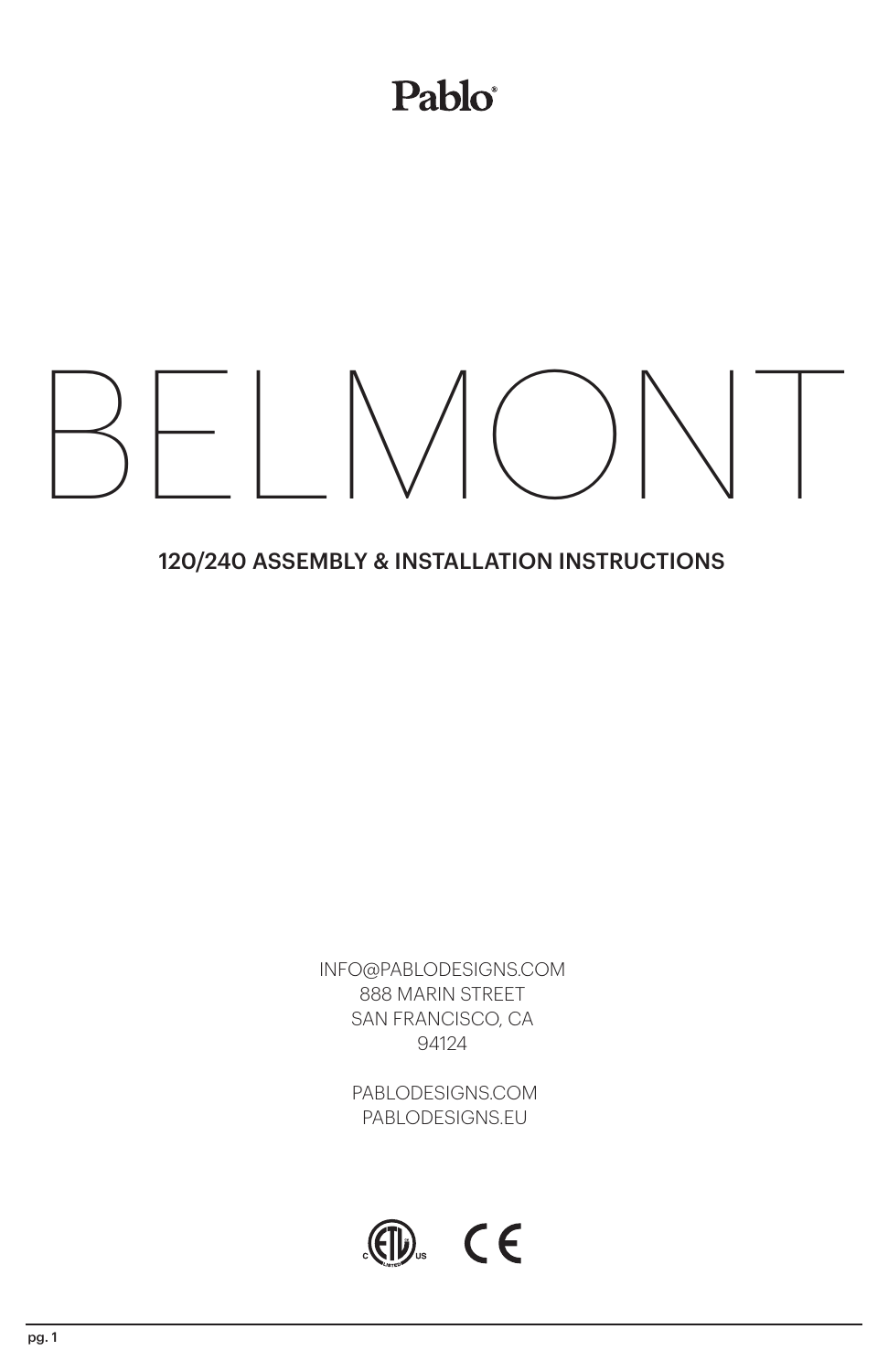### Pablo® 120/240 ASSEMBLY INSTRUCTIONS BELMONT

1. (US) ATTACH MOUNTING PLATE TO JUNCTION BOX (EU) ATTACH MOUNTING PLATE TO CEILING

CEILING MOUNT

- 2. SLIDE CORDS THROUGH LENS COVER AND SNAP IN PLACE. MAKE SURE TEXTURED SIDE FACES OUT.
- 3. SLIDE CORD THROUGH WOOD CANOPY COVER AND REST
- COVER ON LAMP.
- 4. LOOSEN SET SCREWS ON STRAIN RELIEFS.
- 5. SLIDE CORD THROUGH STRAIN RELIEFS. CUT CORD TO LENGTH LEAVING AN EXTRA 6-8 IN. (16-20CM)







IMPORTANT: WE RECOMMEND CEILING MOUNTING BE INSTALLED BY AN ELECTRICIAN

LENGTH OF CORD SUPPLIED 10FT (305CM)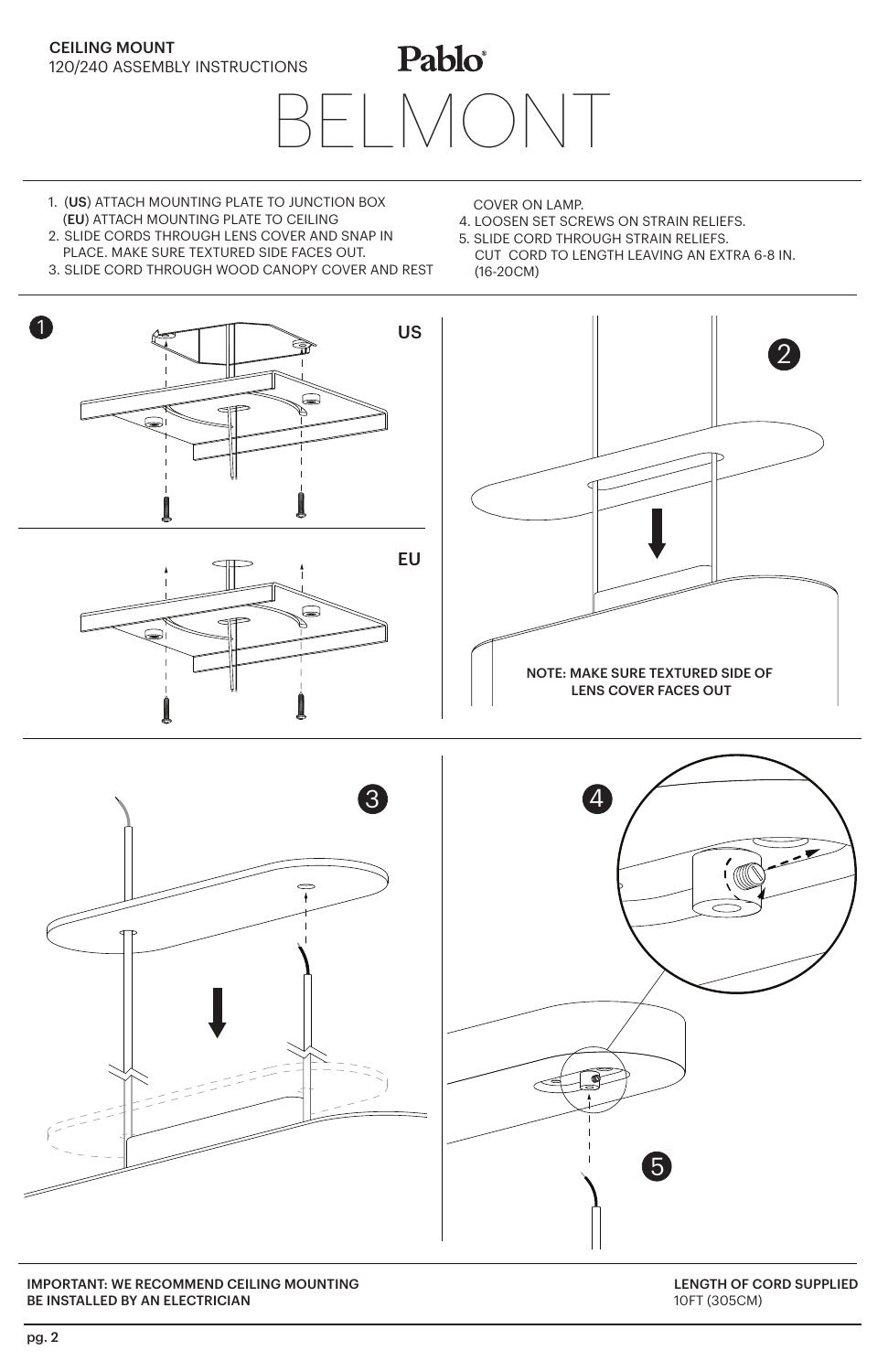

Pablo® BELMONT

- 6. WIRE POWER CORD TO TRANSFORMER: (US: BLUE TO BLACK AND RED TO RED) (EU: RED TO RED
- AND BACK TO BLACK) NOTE: PURPLE AND GREY CORDS ARE USED ONLY WITH 0-10 V DIMMER SWITCH.
- 7. WIRE TRANSFORMER TO JUNCTION BOX: (US: BLACK TO BLACK AND WHITE TO WHITE)
- (EU: BLUE TO BLACK AND BROWN TO RED) 8. SCREW CANOPY TO MOUNTING PLATE 9. LEVEL THE LIGHT BY ADJUSTING THE CORDS (THE USE OF A LEVEL IS RECOMMENDED)

10. TIGHTEN SET SCREW.